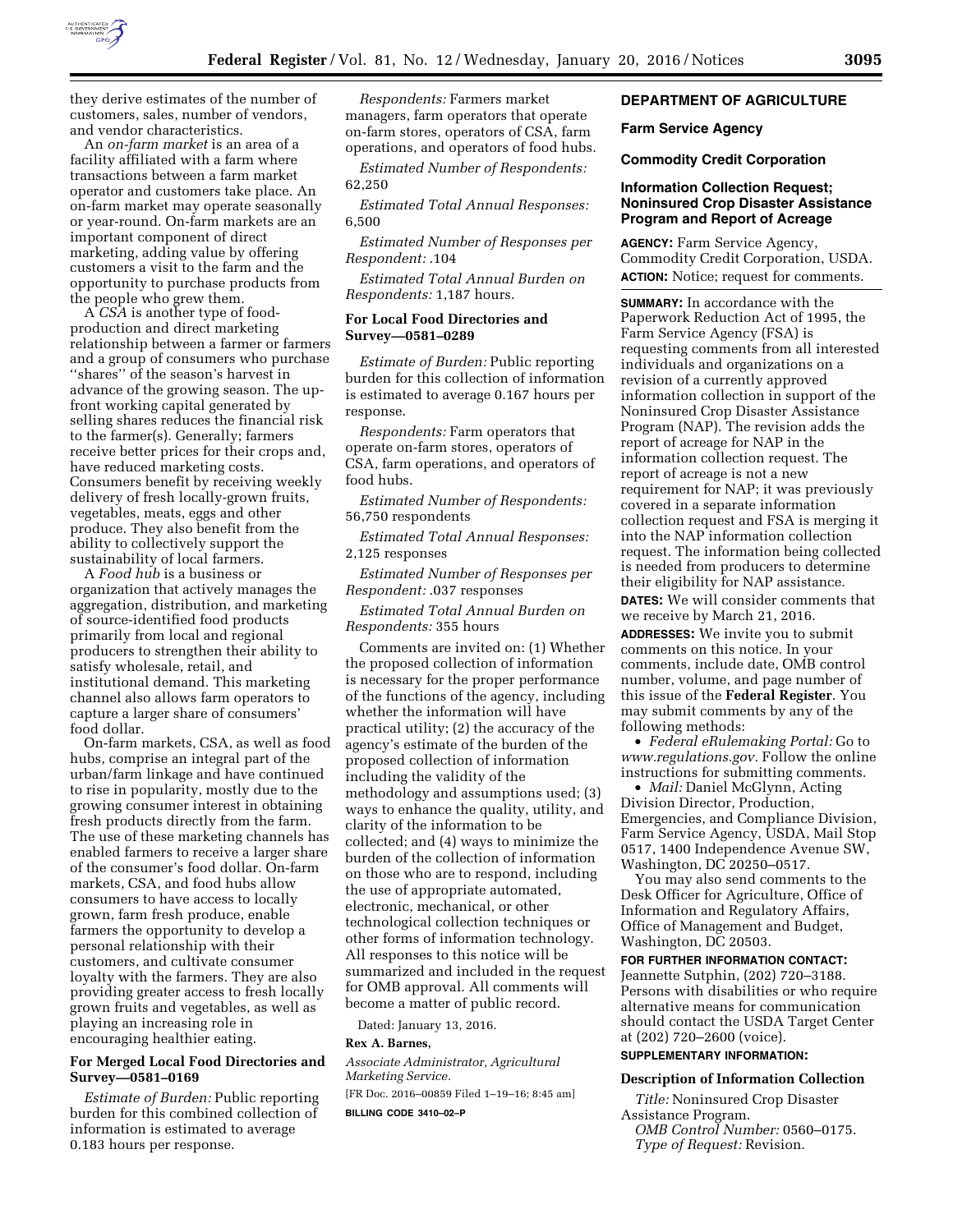*Abstract:* NAP is authorized under 7 U.S.C. 7333 and implemented under regulations in 7 CFR part 1437. NAP is administered by FSA for the Commodity Credit Corporation. The information collected allows FSA to provide assistance through NAP for losses of commercial crops or other agricultural commodities (except livestock) that are produced for food, fiber, bioenergy conversion, and for which catastrophic coverage under section 508(b), or additional NAP coverage of sections 508(c) of 508(h) of the Federal Crop Insurance Act (7 U.S.C. 1508) is not available.

NAP coverage is available for crops expressly grown for food (excluding livestock and their by-products); crops planted and grown for livestock consumption; crops grown for fiber (excluding trees grown for lumber or paper products); aquaculture species crops (including ornamental fish); floriculture; ornamental nursery; Christmas tree crops; turf grass sod; industrial crops; seed crops; and sea grass and sea oats. The information is necessary to determine whether a producer and crop or commodity meet applicable conditions for assistance and to determine compliance with existing regulations.

Eligible producers must annually:

(1) Request NAP coverage by completing an application for coverage and paying a service fee by the FSAestablished application closing date;

(2) File a report of acreage, inventory, or physical location of the operation, as applicable for the covered crop or commodity; and

(3) Certify harvested production of each covered crop or commodity.

When damage occurs to a covered crop or commodity, which is eligible for NAP, producers must file a notice of loss with the local FSA administrative county office within 15 calendar days of occurrence or 15 calendar days of the date damage to the crop or commodity becomes apparent. Producers must also file an application for payment by the FSA established deadline, and complete a certification of average adjusted gross income and consent for disclosure of tax information with the local FSA county office. The NAP application is also being used to provide a timelier, more accurate, and more reliable delivery of benefits to producers. Changes implemented by the Agricultural Act of 2014 (known as the 2014 Farm Bill) have authorized the availability of additional NAP coverage levels ranging from 50 to 65 percent of production at 100 percent of the average market price (NAP buy-up coverage), and expanded NAP coverage to sweet sorghum,

biomass sorghum, and industrial crops grown as feedstock for renewable biofuel, renewable electricity, and biobased products. The 2014 Farm Bill also expanded a waiver of the NAP service fee, which was previously available only to limited resource farmers to also include beginning and socially disadvantaged farmers and ranchers.

As specified in 7 CFR 1437.7, producers that elect buy-up coverage are required to pay a premium, in addition to the service fee, equal to the lesser of:

The product obtained by multiplying:

• A 5.25-percent premium fee; and

The applicable payment limit. The sum of the premiums for each eligible crop, with the premium for each eligible crop obtained by multiplying:

• The producer's share of the eligible crop;

• The number of acres devoted to the eligible crop;

• The approved yield;

• The coverage level elected by the producer;

• The average market price; and

• A 5.25-percent premium fee; or

• For value loss crops, the premium calculation will be based on the maximum dollar value for which coverage is sought, subject to applicable payment limitation, times the 5.25 percent premium.

Premiums will be calculated separately for each crop, type, and intended use as reported on the acreage report and as specified in the basic provisions.

Beginning farmers and ranchers, limited resource farmers and ranchers, and socially disadvantaged farmers or ranchers may request a waiver of the service fee and a 50 percent premium reduction for any buy-up coverage elected by filing a certification of their status on or before the time the application for coverage is filed using the form specified by FSA.

Annual reports of acreage that are planted and prevented from being planted must be reported, as required by the Secretary, by the designated acreage reporting date for the crop and location as established by the Secretary. As specified in 7 CFR 1437.8(d), the report of acreage planted or intended but prevented from being planted must be provided to FSA at the administrative county office for the acreage no later than the date specified by FSA for each crop and location. Reports of acreage filed beyond the date specified by FSA for the crop and location may, however, be processed and used for determining acres devoted to the eligible crop if all the provisions of 7 CFR part 718 are met. In the case of a crop-share

arrangement, all producers will be bound by the acreage report filed by the landowner or operator unless the producer files a separate acreage report by the date specified by FSA for the crop and location. Reports of acreage planted or intended and prevented from being planted must include all of the following information:

(1) Number of acres of the eligible crop in the administrative county (for each planting in the event of multiple planting) in which the producer has a share;

(2) Zero acres planted when the producer's crop for which an application for coverage was filed, is not planted;

(3) The producer's share of the eligible crop at the time an application for coverage was filed;

(4) The FSA farm serial number; (5) The identity of the crop, practices, intended uses, and for forage crops, the predominant species or type and variety of the vegetation;

(6) For crops grown on organic acreage with an average market price established specified in § 1437.12(b), the identity of the crop planted on:

(i) Acreage using conventional farming practices;

(ii) Certified organic acreage;

(iii) Transitional acreage being

converted to certified organic acreage; (iv) Buffer zone acreage;

(7) The identity of all producers sharing in the crop;

(8) The date the crop was planted or planting was completed, including the age of the perennial crops; and

(9) The acreage intended but prevented from being planted.

Additionally, 7 CFR 1437.301(c) indicates that for those eligible crops and commodities for which it is impractical, as determined by CCC, to report crop acreage including, but not limited to, ornamental nursery and aquaculture, producers must provide a report of the crop, commodity, and facility to FSA for the acreage or facility, on a form prescribed by FSA, no later than the beginning of the crop year.

The report of acreage is not a new requirement for NAP; it was previously approved by OMB under control number 0560–0004. The report of acreage was covered in that separate information collection request and FSA is merging it into the NAP information collection request. The report of acreage information collection has been approved under a separate OMB control number because the report of acreage is also used for other programs and in the past, the other programs required approval under the Paperwork Reduction Act; however, due to